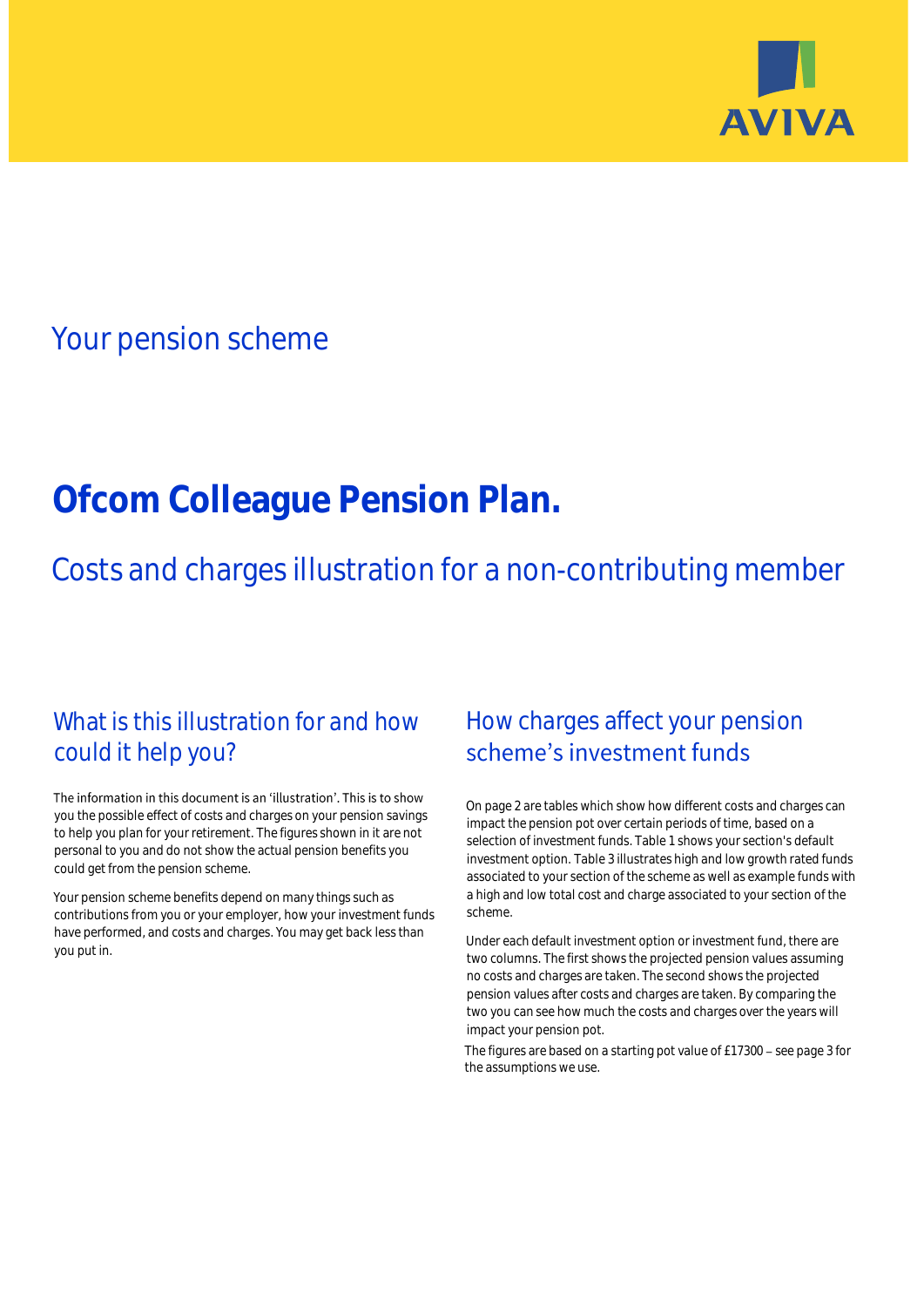| Illustration of effect of costs and charges on the Default Investment Option in |                                                                                               |                                    |  |  |  |  |  |  |  |
|---------------------------------------------------------------------------------|-----------------------------------------------------------------------------------------------|------------------------------------|--|--|--|--|--|--|--|
| <b>Ofcom Colleague Pension Plan.</b>                                            |                                                                                               |                                    |  |  |  |  |  |  |  |
|                                                                                 | <b>My Future</b><br>Assumed growth rate 3.3% (p.a.)<br>Assumed costs and charges 0.35% (p.a.) |                                    |  |  |  |  |  |  |  |
|                                                                                 |                                                                                               |                                    |  |  |  |  |  |  |  |
|                                                                                 |                                                                                               |                                    |  |  |  |  |  |  |  |
| At end of year                                                                  | Projected value assuming no                                                                   | <b>Projected value after costs</b> |  |  |  |  |  |  |  |
|                                                                                 | costs and charges are taken                                                                   | and charges are taken              |  |  |  |  |  |  |  |
| $\mathbf{1}$                                                                    | £17,500                                                                                       | £17,400                            |  |  |  |  |  |  |  |
| 2                                                                               | £17,700                                                                                       | £17,500                            |  |  |  |  |  |  |  |
| 3                                                                               | £17,900                                                                                       | £17,700                            |  |  |  |  |  |  |  |
| 4                                                                               | £18,100                                                                                       | £17,800                            |  |  |  |  |  |  |  |
| 5                                                                               | £18,200                                                                                       | £17,900                            |  |  |  |  |  |  |  |
| 10                                                                              | £19,200                                                                                       | £18,600                            |  |  |  |  |  |  |  |
| 15                                                                              | £20,300                                                                                       | £19,200                            |  |  |  |  |  |  |  |
| 20                                                                              | £21,400                                                                                       | £19,900                            |  |  |  |  |  |  |  |
| 25                                                                              | £22,600                                                                                       | £20,600                            |  |  |  |  |  |  |  |
| 30                                                                              | £23,800                                                                                       | £21,400                            |  |  |  |  |  |  |  |
| 35                                                                              | £25,100                                                                                       | £22,100                            |  |  |  |  |  |  |  |
| 40                                                                              | £26,300                                                                                       | £22,700                            |  |  |  |  |  |  |  |
| 45                                                                              | £26,900                                                                                       | £22,900                            |  |  |  |  |  |  |  |
| 50                                                                              | £27,000                                                                                       | £22,600                            |  |  |  |  |  |  |  |

### **Table 2**

| List of Funds included in the Default Investment Option |                       |                    |  |  |  |  |  |  |
|---------------------------------------------------------|-----------------------|--------------------|--|--|--|--|--|--|
| <b>Fund name</b>                                        | <b>Total Cost and</b> | <b>Growth Rate</b> |  |  |  |  |  |  |
|                                                         | Charge (p.a.)         | (p.a.)             |  |  |  |  |  |  |
| Av MyM My Future Growth                                 | 0.37%                 | 3.60%              |  |  |  |  |  |  |
| Av MyM My Future Consolidation                          | 0.32%                 | 2.40%              |  |  |  |  |  |  |
|                                                         |                       |                    |  |  |  |  |  |  |
|                                                         |                       |                    |  |  |  |  |  |  |
|                                                         |                       |                    |  |  |  |  |  |  |
|                                                         |                       |                    |  |  |  |  |  |  |
|                                                         |                       |                    |  |  |  |  |  |  |
|                                                         |                       |                    |  |  |  |  |  |  |
|                                                         |                       |                    |  |  |  |  |  |  |
|                                                         |                       |                    |  |  |  |  |  |  |

#### **Aviva Life & Pensions UK Limited.**

Registered in England No. 3253947. Registered office: Aviva, Wellington Row, York, YO90 1WR. Authorised by the Prudential Regulation Authority and regulated by the Financial Conduct Authority and the Prudential Regulation Authority. Firm Reference Number 185896. **aviva.co.uk** TEMP GFI NG071309 09/2018